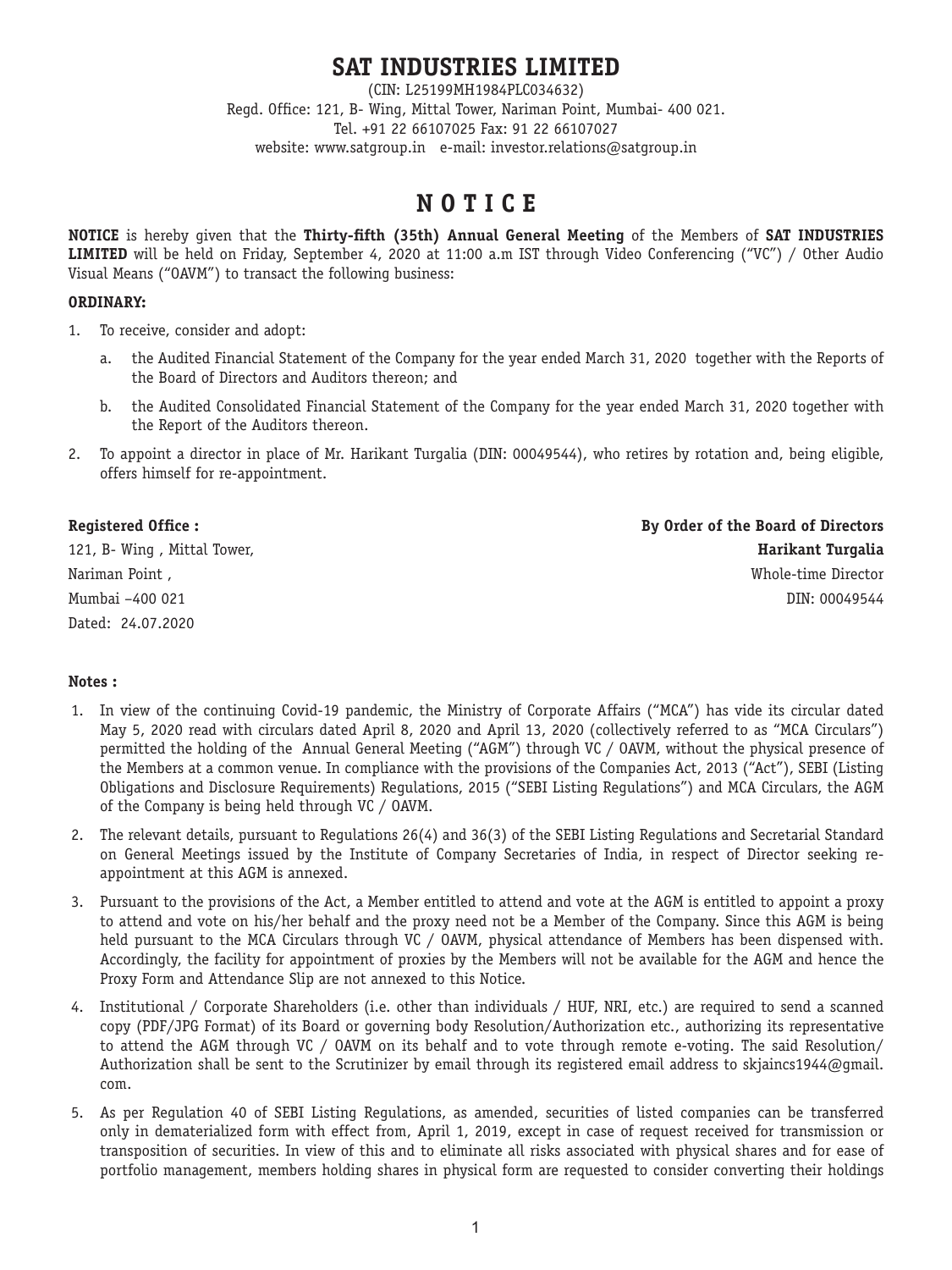to dematerialized form. Members can contact the Company or Company's Registrars and Transfer Agents, "Link Intime India Private Limited" for assistance in this regard.

- 6. To support the 'Green Initiative', Members who have not yet registered their email addresses are requested to register the same with their DPs in case the shares are held by them in electronic form and with SAT in case the shares are held by them in physical form.
- 7. Members are requested to intimate changes, if any, pertaining to their name, postal address, email address, telephone/ mobile numbers, Permanent Account Number (PAN), mandates, nominations, power of attorney, bank details such as, name of the bank and branch details, bank account number, MICR code, IFSC code, etc., to their DPs in case the shares are held by them in electronic form and to SAT in case the shares are held by them in physical form.
- 8. As per the provisions of Section 72 of the Act, the facility for making nomination is available for the Members in respect of the shares held by them. Members who have not yet registered their nomination.
- 9. Members holding shares in physical form, in identical order of names, in more than one folio are requested to send to the Company , the details of such folios together with the share certificates for consolidating their holdings in one folio. A consolidated share certificate will be issued to such Members after making requisite changes.
- 10. In case of joint holders, the Member whose name appears as the first holder in the order of names as per the Register of Members of the Company will be entitled to vote at the AGM.
- 11. Members seeking any information with regard to the accounts or any matter to be placed at the AGM, are requested to write to the Company on or before September 4, 2020 through email on investor.relations@satgroup.in The same will be replied by the Company suitably.
- 12. In compliance with the aforesaid MCA Circulars and SEBI Circular dated May 12, 2020, Notice of the AGM along with the Annual Report 2019-20 is being sent only through electronic mode to those Members whose email addresses are registered with the Company/ Depositories. Members may note that the Notice and Annual Report 2019-20 will also be available on the Company's website www.satgroup.in, websites of the Stock Exchanges i.e. BSE Limited at www. bseindia.com and, and on the website of CDSL www.evotingindia.com
- 13. At the thirty-second AGM held on September 29, 2017 the Members approved appointment of M/s. Sampati lal Bohara & Co., Chartered Accountants (ICAI FRN : 003324C) as Statutory Auditors of the Company to hold office for a period of five years from the conclusion of that AGM till the conclusion of the thirty-seventh AGM, subject to ratification of their appointment by Members at every AGM, if so required under the Act. The requirement to place the matter relating to appointment of auditors for ratification by Members at every AGM has been done away by the Companies (Amendment) Act, 2017 with effect from May 7, 2018. Accordingly, no resolution is being proposed for ratification of appointment of statutory auditors at the thirty-fifth AGM.
- 14. Since the AGM will be held through VC / OAVM, the Route Map is not annexed in this.
- 15. All the documents referred to in this Notice setting out the material facts in respect of Item nos. 1 to 2 thereof and the Register of Directors' and Key Managerial Personnel and their shareholding maintained under Section 170 of the Companies Act, 2013, the Register of Contracts or Arrangements in which the Directors are interested under Section 189 of the Companies Act, 2013 will be available electronically for inspection by the Members on the website of the Company www.satgroup.in.
- 16. Instructions for e-voting and joining the AGM are as follows:

# **A. Voting Through Electronics Means.**

- I. Pursuant to the provisions of Section 108 of the Companies Act, 2013 read with Rule 20 of the Companies (Management and Administration) Rules, 2014 (as amended) and Regulation 44 of SEBI (Listing Obligations & Disclosure Requirements) Regulations 2015 (as amended), and MCA Circulars dated April 08, 2020, April 13, 2020 and May 05, 2020 the Company is providing facility of remote e-voting to its Members in respect of the business to be transacted at the AGM. For this purpose, the Company has entered into an agreement with Central Depository Services (India) Limited (CDSL) for facilitating voting through electronic means, as the authorized e-Voting's agency. The facility of casting votes by a member using remote e-voting as well as the e-voting system on the date of the AGM will be provided by CDSL.
- II. The members who have cast their vote by remote e-voting prior to the AGM may also attend/participate in the AGM through VC/OAVM but shall not be entitled to cast their vote again.
- III. The Members can join the AGM in the VC/OAVM mode 15 minutes before and after the scheduled time of the commencement of the Meeting by following the procedure mentioned in the Notice. The facility of participation at the AGM through VC/OAVM will be made available to atleast 1000 members on first come first served basis. This will not include large Shareholders (Shareholders holding 2% or more shareholding), Promoters, Institutional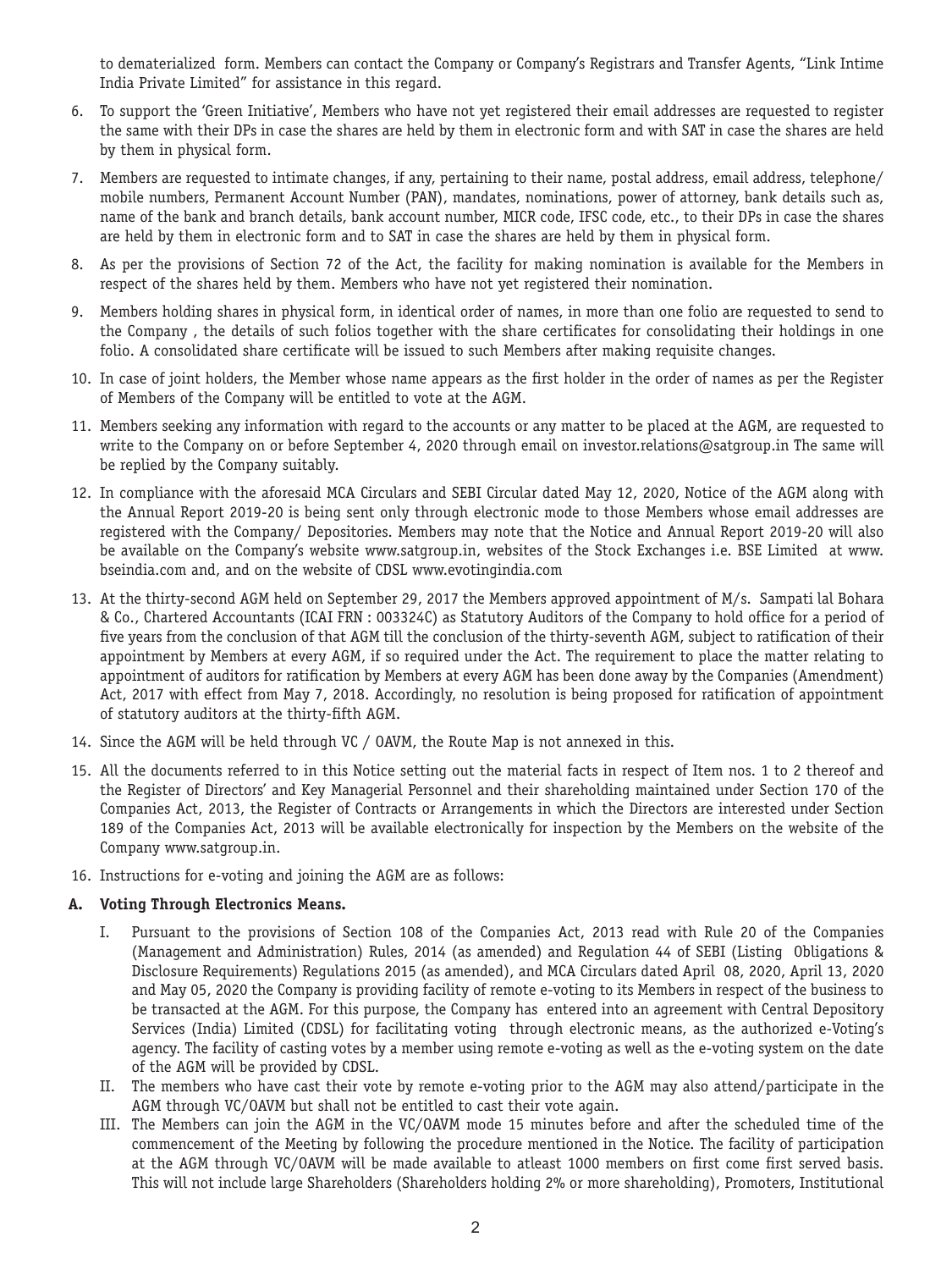Investors, Directors, Key Managerial Personnel, the Chairpersons of the Audit Committee, Nomination and Remuneration Committee and Stakeholders Relationship Committee, Auditors etc. who are allowed to attend the AGM without restriction on account of first come first served basis.

- IV. The attendance of the Members attending the AGM through VC/OAVM will be counted for the purpose of ascertaining the quorum under Section 103 of the Companies Act, 2013.
- V. The Board of Directors has appointed Dr. S.K. Jain (Membership No. 1473), Practicing Company Secretaries, Proprietor of S. K. Jain & Co. as the Scrutinizer to scrutinize the voting during the AGM and remote e-voting process in a fair and transparent manner. and he has given his consent for the same.
- VI. The Results shall be declared within 48 hours after the conclusion of the Annual General Meeting. The results declared along with the Scrutiniser's Report shall be placed on the Company's website www.stgroup.in and on the website of CDSL www.evotingindia.com. The same shall also be communicated to BSE, where the shares of the Company are listed.
- VII. The AGM has been convened through VC/OAVM in compliance with applicable provisions of the Companies Act, 2013 read with MCA Circular No. 14/2020 dated April 8, 2020 and MCA Circular No. 17/2020 dated April 13, 2020 and MCA Circular No. 20/2020 dated May 05, 2020.
- VIII. Any person who becomes a Member of the Company after dispatch of the Notice of the meeting and holding shares as on the cut-off date i.e. August 28, 2020 may obtain the login details in the manner as mentioned below.

# **The instructions for shareholders voting electronically are as under:**

- 1) The voting period begins on Tuesday, September 1, 2020 at 9:00 a.m. and ends on Thursday, September 3, 2020 at 5:00 p.m. During this period shareholders' of the Company, holding shares either in physical form or in dematerialized form, as on the cut-off date of August 28, 2020 may cast their vote electronically. The e-voting module shall be disabled by CDSL for voting thereafter.
- 2) Shareholders who have already voted prior to the meeting date would not be entitled to vote at the meeting venue.
- 3) The shareholders should Log on to the e-voting website www.evotingindia.com
- 4) Click on "shareholders" tab.
- 5) Now Enter your applicable User ID, as under:

For CDSL: 16 digits beneficiary ID

For NSDL: 8 Character DP ID followed by 8 Digits Client ID,

Shareholders holding shares in Physical Form should enter Folio No. registered with the Company.

Alternatively, if you are registered for CDSL's **EASI/EASIEST** e-services, you can log-in at https://www.cdslindia.com from Login - Myeasi using your login credentials. Once you successfully log-in to CDSL's **EASI/EASIEST** e-services, click on **e-Voting** option and proceed directly to cast your vote electronically.

- 6) Next enter the Image Verification code as displayed and Click on Login.
- 7) If you are holding shares in demat form and had logged on to www.evotingindia.com and voted on an earlier e-voting of any company, then your existing password is to be used.
- 8) If you are a first time user follow the steps given below:

|                   | For Members holding shares in Demat Form and Physical Form                                                        |  |  |
|-------------------|-------------------------------------------------------------------------------------------------------------------|--|--|
| PAN               | Enter your 10-digit alpha-numeric PAN issued by Income Tax Department (Applicable for both demat)                 |  |  |
|                   | shareholders as well as physical shareholders)                                                                    |  |  |
|                   | Shareholders who have not updated their PAN with the Company/Depository Participant are                           |  |  |
|                   | requested to use the first two sequence number sent by Company/RTA or Contact Company/RTA.                        |  |  |
|                   | Dividend Bank Enter the Dividend Bank Details or Date of Birth (in $dd/mm/yyyy$ format) as recorded in your demat |  |  |
| Details <b>OR</b> | account or in the company records in order to login.                                                              |  |  |
| Date of Birth     | If both the details are not recorded with the depository or Company, please enter the member                      |  |  |
| (DOB)             | id/folio number in the Dividend Bank details field as mentioned in instruction (5)                                |  |  |

- 9) After entering these details appropriately, click on "SUBMIT" tab.
- 10) Shareholders holding shares in physical form will then reach directly the Company selection screen. However, members holding shares in demat form will now reach 'Password Creation' menu wherein they are required to mandatorily enter their login password in the new password field. Kindly note that this password is to be also used by the demat holders for voting for Resolutions of any other company on which they are eligible to vote, provided that company opts for remote e-voting through CDSL platform. It is strongly recommended that members should not share their password with any other person and take utmost care to keep their password confidential.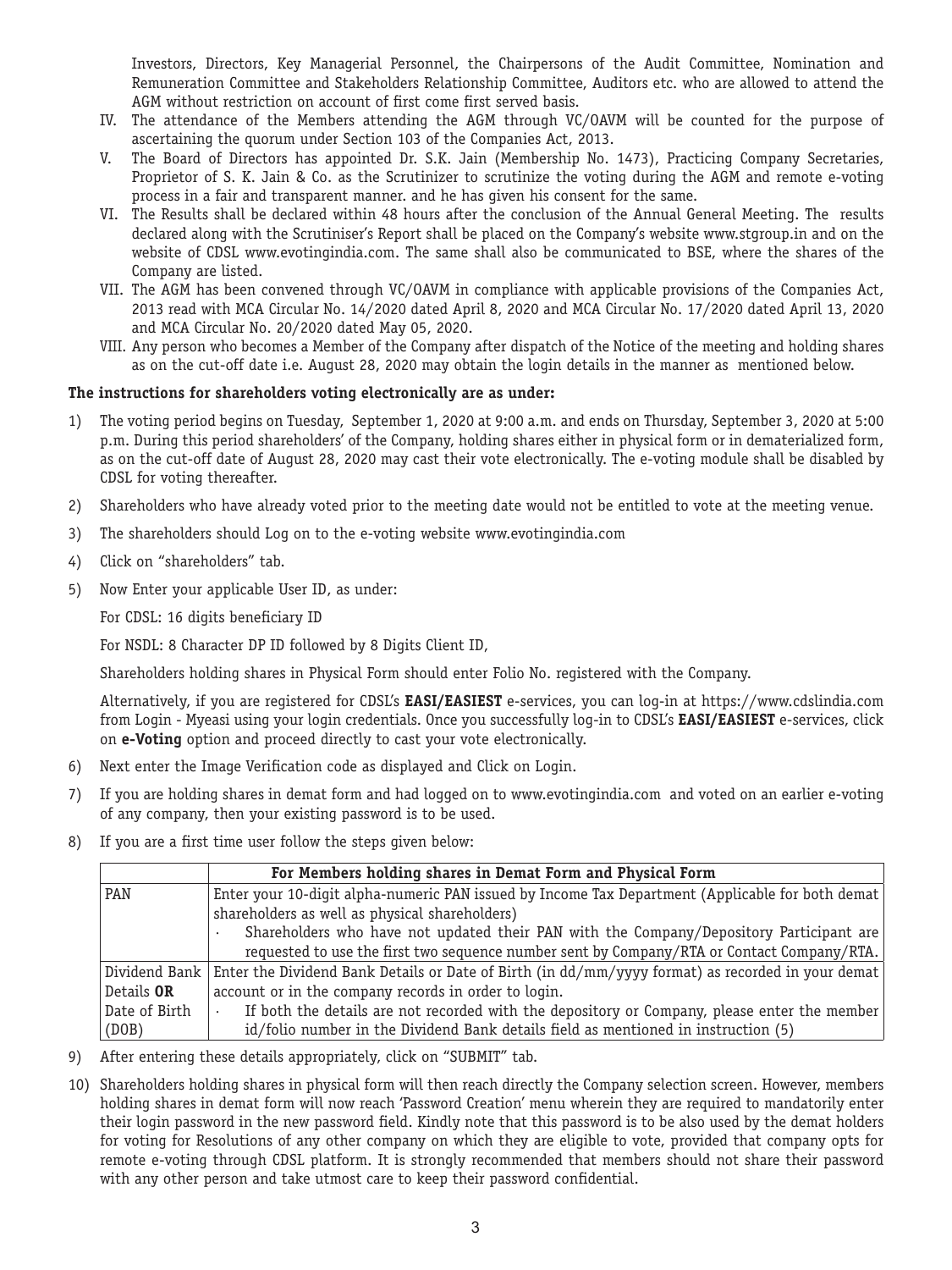- 11) For Shareholders holding shares in physical form, the details can be used only for remote e-voting on the Resolutions contained in this Notice.
- 12) Click on the EVSN of "SAT INDUSTRIES LIMITED" on which you choose to vote.
- 13) On the voting page, you will see "RESOLUTION DESCRIPTION" and against the same the option "YES/NO" for voting. Select the option YES or NO as desired. The option YES implies that you assent to the respective Resolution and option NO implies that you dissent to the Resolution.
- 14) Click on the "Resolutions File Link" if you wish to view the entire Resolution details.
- 15) After selecting the Resolution you have decided to vote on, click on "SUBMIT". A confirmation box will be displayed. If you wishes to confirm your vote, click on "OK", else to change the vote, click on "CANCEL" and accordingly modify his vote.
- 16) Once you "CONFIRM" your vote on the Resolution, you will not be allowed to modify your vote.
- 17) You can also take out print of the votes cast by clicking on "Click here to print" option on the Voting page.
- 18) If the demat account holder has forgotten the changed password, then Enter the User ID and image verification code and click on Forgot Password & enter the details as prompted by the system.
- 19) Shareholders can also cast their vote using CDSL's mobile app "m-Voting". The m-Voting app can be downloaded from respective Store. Please follow the instructions as prompted by the mobile app while Remote Voting on your mobile.

#### **PROCESS FOR THOSE SHAREHOLDERS WHOSE EMAIL ADDRESSES ARE NOT REGISTERED WITH THE DEPOSITORIES FOR OBTAINING LOGIN CREDENTIALS FOR E-VOTING FOR THE RESOLUTIONS PROPOSED IN THIS NOTICE:**

- A. For Physical shareholders- please provide necessary details like Folio No., Name of shareholder, scanned copy of the share certificate (front and back), PAN (self attested scanned copy of PAN card), AADHAR (self attested scanned copy of Aadhar Card) by email to Company/RTA email id.
- B. For Demat shareholders -, please provide Demat account detials (CDSL-16 digit beneficiary ID or NSDL-16 digit DPID + CLID), Name, client master or copy of Consolidated Account statement, PAN (self attested scanned copy of PAN card), AADHAR (self attested scanned copy of Aadhar Card) to Company/RTA email id.

### **INSTRUCTIONS FOR SHAREHOLDERS ATTENDING THE AGM THROUGH VC/OAVM ARE AS UNDER:**

- Shareholder will be provided with a facility to attend the AGM through VC/OAVM through the CDSL e-Voting system. Shareholders may access the same at https://www.evotingindia.com under shareholders/members login by using the remote e-voting credentials. The link for VC/OAVM will be available in shareholder/members login where the EVSN of Company will be displayed.
- (ii) Shareholders are encouraged to join the Meeting through Laptops / IPads for better experience.
- (iii) Further shareholders will be required to allow Camera and use Internet with a good speed to avoid any disturbance during the meeting.
- (iv) Please note that Participants Connecting from Mobile Devices or Tablets or through Laptop connecting via Mobile Hotspot may experience Audio/Video loss due to Fluctuation in their respective network. It is therefore recommended to use Stable Wi-Fi or LAN Connection to mitigate any kind of aforesaid glitches.
- (v) Shareholders who would like to express their views/ask questions during the meeting may register themselves as a speaker by sending their request in advance atleast eight days prior to meeting mentioning their name, demat account number/folio number, email id, mobile number at investor.relations@satgroup.in . The shareholders who do not wish to speak during the AGM but have queries may send their queries in advance eight days prior to meeting mentioning their name, demat account number/folio number, email id, mobile number at investor.relations@satgroup.in . These queries will be replied to by the company suitably by email.
- (vi) Those shareholders who have registered themselves as a speaker will only be allowed to express their views/ask questions during the meeting.

#### **INSTRUCTIONS FOR SHAREHOLDERS FOR E-VOTING DURING THE AGM ARE AS UNDER:-**

- (i) The procedure for e-Voting on the day of the AGM is same as the instructions mentioned above for Remote e-voting.
- (ii) Only those shareholders, who are present in the AGM through VC/OAVM facility and have not casted their vote on the Resolutions through remote e-Voting and are otherwise not barred from doing so, shall be eligible to vote through e-Voting system available during the AGM.
- (iii) If any Votes are cast by the shareholders through the e-voting available during the AGM and if the same shareholders have not participated in the meeting through VC/OAVM facility , then the votes cast by such shareholders shall be considered invalid as the facility of e-voting during the meeting is available only to the shareholders attending the meeting.